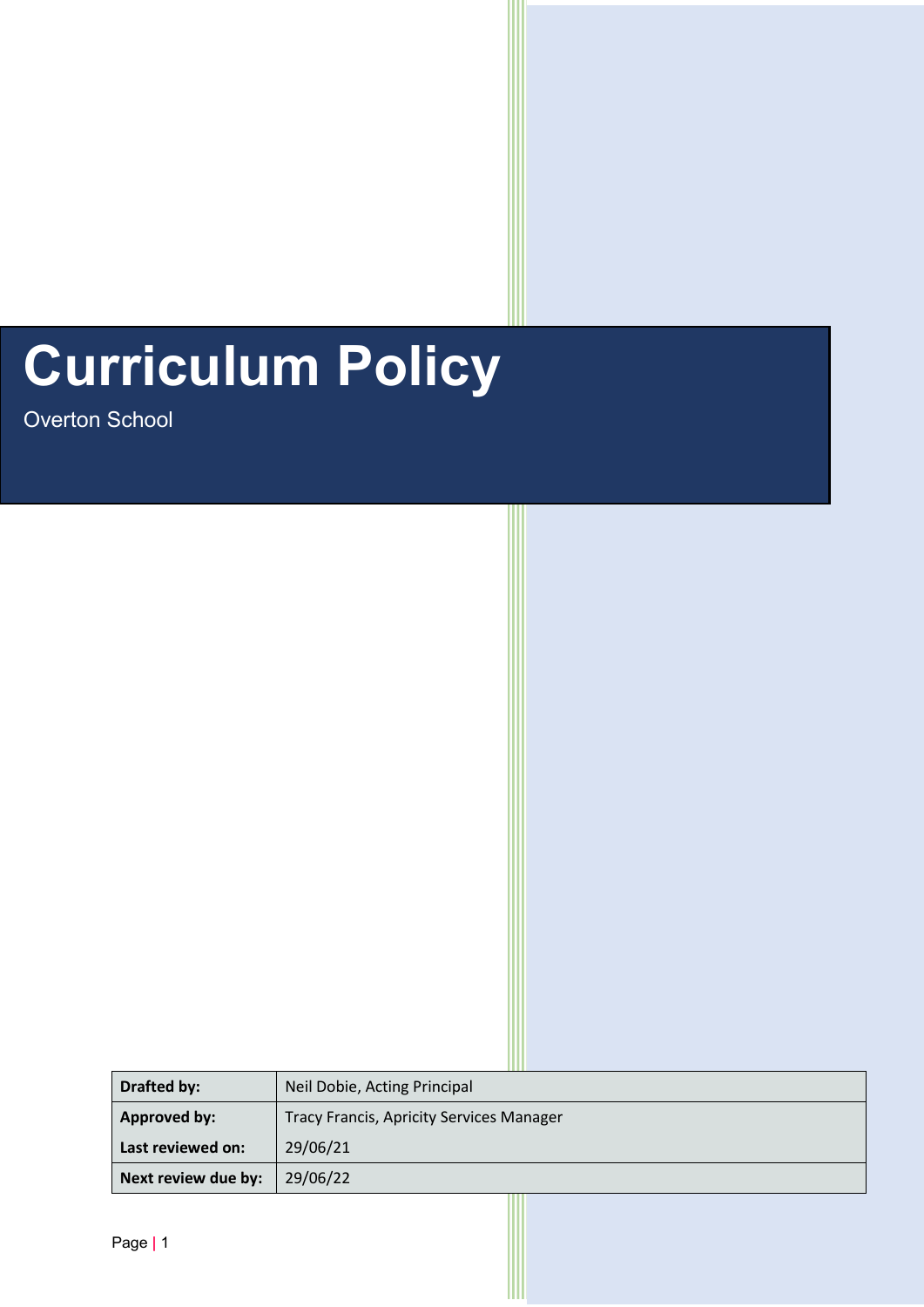## **1. CURRICULUM AIMS**

Our curriculum aims/intends to:

- Provide a broad and balanced education for all pupils that's coherently planned and sequenced towards cumulatively sufficient knowledge for skills and future learning and employment
- Enable pupils to develop knowledge, understand concepts and acquire skills, and be able to choose and apply these in relevant situations
- Support pupils' spiritual, moral, social and cultural development
- Support pupils' physical development and responsibility for their own health, and enable them to be active
- $\triangleright$  Promote a positive attitude towards learning
- Support pupils' protected characteristics development
- Support pupils' understanding of British Values
- Ensure equal access to learning for all pupils, with high expectations for every pupil and appropriate levels of challenge and support
- Have a high academic/vocational/technical ambition for all pupils
- $\geq$  Equip pupils with the knowledge and cultural capital they need to succeed in life
- $\triangleright$  Provide subject choices that support pupils' learning and progression, and enable them to work towards achieving their goals
- Provide a broad curriculum prioritising a strong academic core of subjects, such as those offered in the vocational courses supporting further education or employment
- Develop pupils' independent learning skills and resilience, to equip them for further/higher education and employment

## **2. LEGISLATION AND GUIDANCE**

It also reflects requirements for inclusion and equality as set out in the Special Educational Needs [and Disability Code of Practice 2014](https://www.gov.uk/government/publications/send-code-of-practice-0-to-25) and [Equality Act 2010,](http://www.legislation.gov.uk/ukpga/2010/15/part/6/chapter/1) and refers to curriculum-related expectations of governing boards set out in the Department for Education's [Governance Handbook.](https://www.gov.uk/government/publications/governance-handbook)

This policy reflects the requirements for academies to provide a broad and balanced curriculum as per the [Academies Act 2010,](http://www.legislation.gov.uk/ukpga/2010/32/section/1A) and th[e National Curriculum programmes of study](https://www.gov.uk/government/collections/national-curriculum) which we have chosen to follow.

It also reflects requirements for inclusion and equality as set out in th[e Special Educational Needs](https://www.gov.uk/government/publications/send-code-of-practice-0-to-25)  [and Disability Code of Practice 2014](https://www.gov.uk/government/publications/send-code-of-practice-0-to-25) and [Equality Act 2010,](http://www.legislation.gov.uk/ukpga/2010/15/part/6/chapter/1) and refers to curriculum-related expectations of governing boards set out in the Department for Education's [Governance Handbook.](https://www.gov.uk/government/publications/governance-handbook)

It also reflects requirements for inclusion and equality as set out in th[e Special Educational Needs](https://www.gov.uk/government/publications/send-code-of-practice-0-to-25)  [and Disability Code of Practice 2014](https://www.gov.uk/government/publications/send-code-of-practice-0-to-25) and [Equality Act 2010,](http://www.legislation.gov.uk/ukpga/2010/15/part/6/chapter/1) and refers to curriculum-related expectations of governing boards set out in the Department for Education's [Governance Handbook.](https://www.gov.uk/government/publications/governance-handbook)

## **3. ROLES AND RESPONSIBILITIES**

## 3.1 The governing board

The governing board will monitor the effectiveness of this policy and hold the principal to account for its implementation.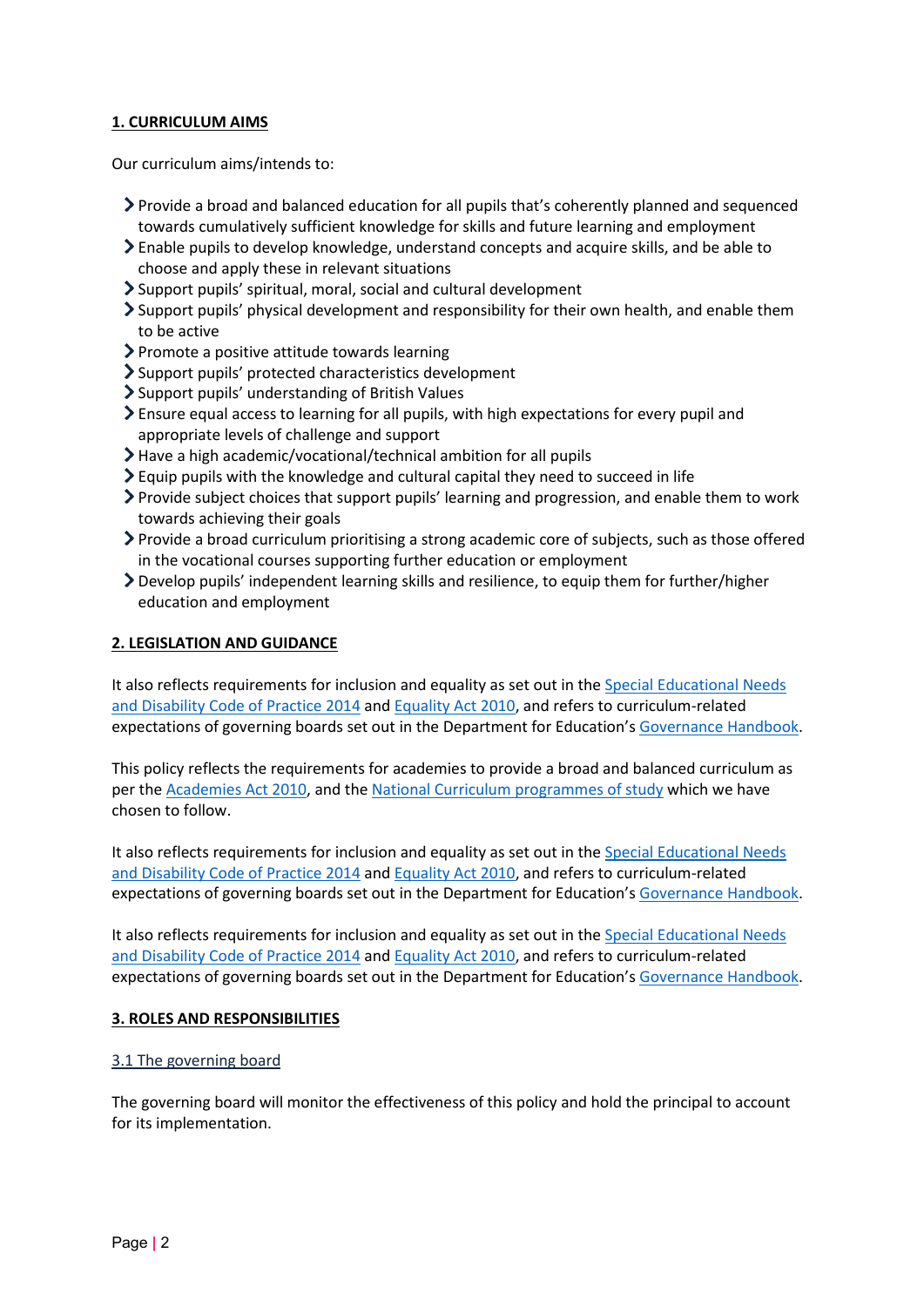The governing board will also ensure that:

- $\geq$  A robust framework is in place for setting curriculum priorities and aspirational targets
- Proper provision is made for pupils with different abilities and needs, including children with special educational needs (SEN)
- All courses provided for pupils below the age of 19 that lead to qualifications, such as Entry Level to Level 2, GCSEs, BTECS, T-Levels, and A-levels, are approved by the secretary of state
- The school implements the relevant statutory assessment arrangements
- $\geq$  It participates actively in decision-making about the breadth and balance of the curriculum
- Pupils from year 8 onwards are provided with independent, impartial careers guidance, and that this is appropriately resourced

## 3.2 Principal

The principal is responsible for ensuring that this policy is adhered to, and that:

- $\geq$  All required elements of the curriculum, and those subjects which the school chooses to offer, have aims and objectives which reflect the aims of the school and indicate how the needs of individual pupils will be met
- The amount of time provided for teaching the required elements of the curriculum is adequate and is reviewed by the governing board
- They manage requests to withdraw children from curriculum subjects, where appropriate
- The school's procedures for assessment meet all legal requirements
- The governing board is fully involved in decision-making processes that relate to the breadth and balance of the curriculum
- The governing board is advised on whole-school targets in order to make informed decisions
- Proper provision is in place for pupils with different abilities and needs, including children with SEN

# 3.3 Other staff

Other staff will ensure that the school curriculum is implemented in accordance with this policy.

# **4. ORGANISATION AND PLANNING**

- Curriculum approach are thematic, creative and in line with national curriculum and OFQUAL standards
- Cross curricular links are made to local partnerships to supports our young people develop personal developmental skills as well as life-long skills to support our young people beyond Overton School
- $\geq$  Curriculum is designed with KS3 subjects going into pathways. There are two pathways. Pathway 1 is related to our alternate curriculum supporting pupils on vocational studies, an integrated and in-direct approach to classroom based learning, where pupils learn from external provisions and outdoor activities. Pathway 2 is related our core curriculum supporting pupils to achieve level 1-2 qualifications such as Functional Skills/GCSEs in English and Maths combined with a BTEC courses. We also provide a bespoke curriculum structure for those who cannot access pathway 1 and 2. These bespoke curriculums are personalised to support the individual's skills, knowledge and provide opportunities for further education or employment. Details of curriculum pathways and bespoke plans are detailed in curriculum booklets or plans for each student.
- Curriculum at Overton School includes: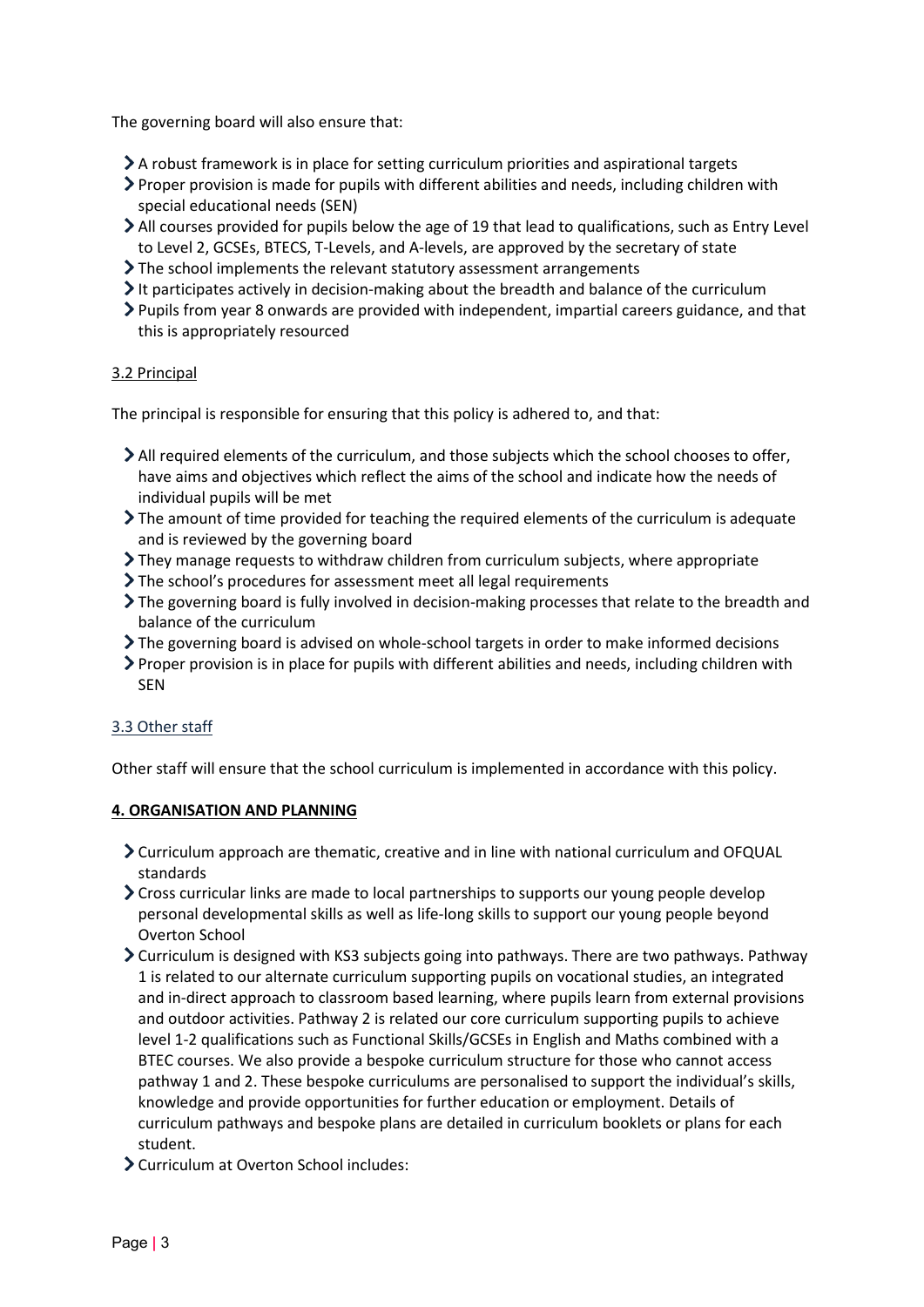- o Relationships and health education
- o Relationships and sex education)
- o Spiritual, moral, social and cultural development
- o British values
- o Careers guidance
- Short, medium and long-term planning expectations
- Each subject is allocated budget to support curriculum creativity and delivery

# **5. INCLUSION**

Teachers set high expectations for all pupils. They will use appropriate assessment to set ambitious targets and plan challenging work for all groups, including:

- More able pupils
- > Pupils with low prior attainment
- > Pupils from disadvantaged backgrounds
- $\triangleright$  Pupils with SEN
- Pupils with English as an additional language (EAL)

Teachers will plan lessons so that pupils with SEN and/or disabilities can study every National Curriculum subject, wherever possible, and ensure that there are no barriers to every pupil achieving.

Teachers will also take account of the needs of pupils whose first language is not English. Lessons will be planned so that teaching opportunities help pupils to develop their English, and to support pupils to take part in all subjects.

Further information can be found in our statement of equality information and objectives, and in our SEN policy and information report.

# **6. OVERTON SCHOOLS CURRICULUM**

At Overton School, we provide education for young people from year 7 (KS3) to year 13 (KS5). We recognise that education pathways are not always appropriate for our young people and as such we adopt a three tiered, flexible approach to learning.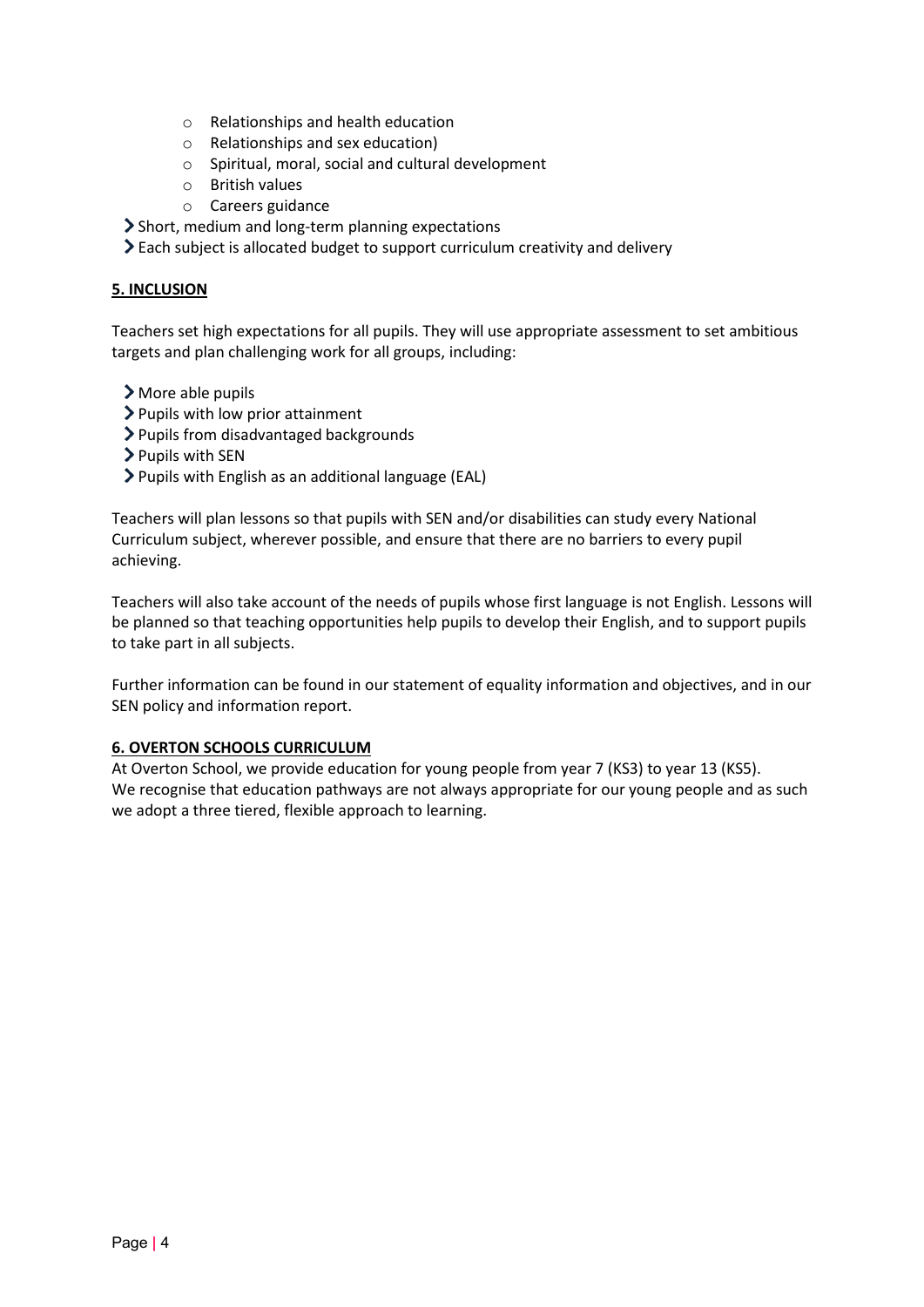|                                  | <b>Curriculum Pathways</b>                                                                                                                                                                                                                                                                                                                                                                                                                                                                                                                                                                                                                                                                                                                                                                 |                                                                                                                                                                                                                                                                                                                                                                                                                                                                                                                                                                                                                                                                                                                                                                                                                   |  |  |
|----------------------------------|--------------------------------------------------------------------------------------------------------------------------------------------------------------------------------------------------------------------------------------------------------------------------------------------------------------------------------------------------------------------------------------------------------------------------------------------------------------------------------------------------------------------------------------------------------------------------------------------------------------------------------------------------------------------------------------------------------------------------------------------------------------------------------------------|-------------------------------------------------------------------------------------------------------------------------------------------------------------------------------------------------------------------------------------------------------------------------------------------------------------------------------------------------------------------------------------------------------------------------------------------------------------------------------------------------------------------------------------------------------------------------------------------------------------------------------------------------------------------------------------------------------------------------------------------------------------------------------------------------------------------|--|--|
| <b>Type</b>                      | KS3                                                                                                                                                                                                                                                                                                                                                                                                                                                                                                                                                                                                                                                                                                                                                                                        | <b>KS4-5</b>                                                                                                                                                                                                                                                                                                                                                                                                                                                                                                                                                                                                                                                                                                                                                                                                      |  |  |
| Semi-Formal<br><b>Curriculum</b> | Our pre-formal curriculum is built around the<br>EQUALS framework and is designed to facilitate<br>meaningful learning for our students who have<br>severe learning difficulties.<br>The curriculum follows a multi-sensory<br>approach to learning activities with personal<br>development and communication skills at the<br>fore with students following bespoke programs<br>and timetables to best suit their needs.<br>The pre-formal curriculum covers the core<br>subjects of English, Maths, Science as well as<br>PSHE, Life Skills, PE, Humanities and creative<br>subjects such as Music and Art.<br>Students at Overton School engage in their<br>learning both onsite and in the local community<br>allowing opportunity to generalise and transfer<br>newly acquired skills. | The KS4 & 5 curriculum is also based on the<br>EQUALS framework and follows units of work<br>designed to promote personal growth and<br>independence.<br>Each programme is divided into three areas of<br>study:<br><b>World Studies</b><br>Science, Technology, Foreign Cultures,<br>Creativity, Humanities.<br>Independent Living<br>٠<br>PSHE, Citizenship, Leisure & Recreation,<br>$\bullet$<br>Daily Living Skills.<br><b>Vocational Skills</b><br>$\bullet$<br>Work Related Learning, Careers Education<br>& Guidance/Post School Planning.                                                                                                                                                                                                                                                                |  |  |
| <b>Formal</b>                    | Our formal curriculum at KS3 covers the core<br>subject of English, maths, science, history,<br>geography, modern foreign languages, design<br>and technology, art and design<br>Music, physical education, PSHE/citizenship and<br>computing.<br>Students access the broad and balanced<br>curriculum, developing their skills within each<br>subject. In year 9, teachers work with students,<br>parents and carers to explore next steps.<br>Students following the formal curriculum<br>usually continue this pathway into KS4<br>Students will continue to have the opportunity<br>to select therapeutic studies options to support<br>their timetable. These options are flexible and<br>can be discussed and agreed depending on the<br>individual's preferences and interests.     | Our formal curriculum at KS4 & 5 offers students<br>the opportunity to achieve nationally recognised<br>qualifications.<br>We recognise that students' learning styles vary<br>and as such offer different pathways towards these<br>qualifications.<br>Students are able to choose between GCSE,<br>Functional Skills and BTEC pathways. These are not<br>required to be fixed pathways with many students<br>choosing a combination.<br>In conjunction with students, staff and parent carer<br>input, the most appropriate pathways will be<br>identified.<br>Students will continue to have the opportunity to<br>select therapeutic studies options to support their<br>timetable. These options are flexible and can be<br>discussed and agreed depending on the<br>individual's preferences and interests. |  |  |

# **7. WHOLE PERSON DEVELOPMENT**

Personal growth and development is at the heart of everything we do here at Overton School and we value the small steps that our students make every day.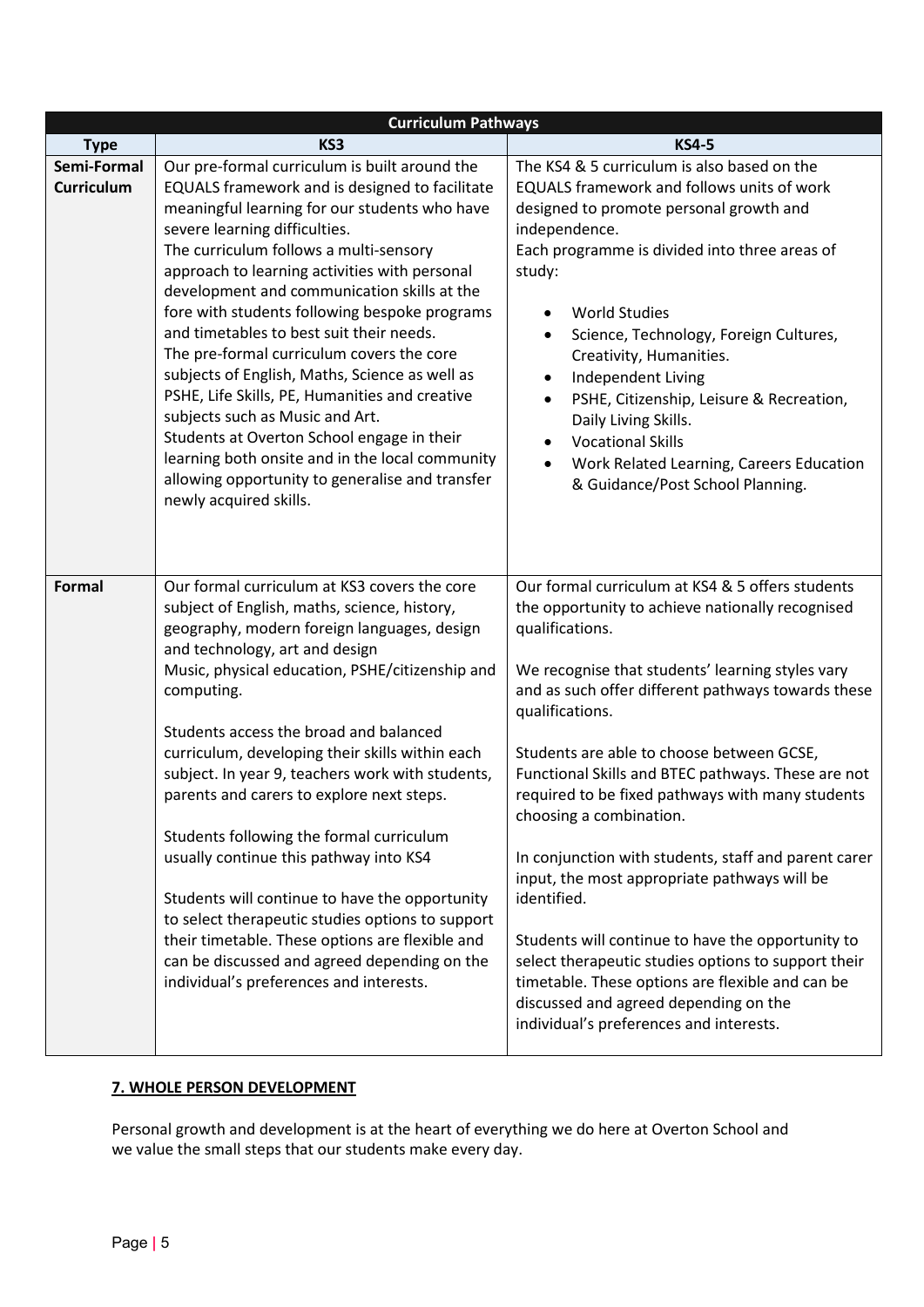Throughout the school day, students have ongoing access to pastoral support from the senior leadership team, the teaching team and the support staff team. There is always someone on hand to mentor students through any difficulties and concerns they may have.

Within lessons and during less structured time we continuously support the development of communication and social skills. Staff carefully engineer opportunities for the development of these skills and model their application to encourage students to apply them too.

Students are encouraged to be as independent as possible within their learning and staffs promote this through the use of scaffolding techniques as well as through the use of TEACCH strategies such as independent work stations.

# **8. AUTISM EDUCATIONAL TRUST**

At Overton School, we use the AET Framework as an assessment and planning tool to identify areas of priority and progress for students in relation to their personal growth.

It is designed to support staff in identifying learning priorities and measuring progress in areas that fall outside the national curriculum.

The AET framework covers many areas that young people with ASC's typically find challenging such as Social Communication, Social Interaction, Social Imagination and Flexibility, Sensory Processing, Emotional Understanding and Self-Awareness, Learning, Independence and Community Participation.

The framework breaks these areas into smaller achievable chunks and allows us to demonstrate and celebrate the steps of progress our young people make towards these goals.

# **9. CAREERS AND WORK EXPERIENCE**

All of our young people receive information, guidance and advice on planning their next steps whether into employment, training or further education. This is part of the PHSE curriculum which explores the world of work and work related learning.

Careers inspiration and guidance at Overton is a progressive journey from Year 7-13 and covers each of the Gatsby Benchmarks: A Stable Careers Programme; Learning from labour market information; Addressing the needs of every pupil; Linking curriculum learning to careers; Encounters with employers and employees; Experiences of workplaces; Encounters with further and higher education; Personal guidance.

There are opportunities for work related learning and careers at every level with opportunities identified both onsite and through partnership with businesses in the local area. Work experience opportunities are sought in relation to students' interests.

## **10. COMMUNITY ACCESS**

Our goal at Overton School is for our young people to active participants in their local community, accessing a range of activities that are relevant and meaningful to them. As such, community access forms a large part of our curriculum and is facilitated through many different routes.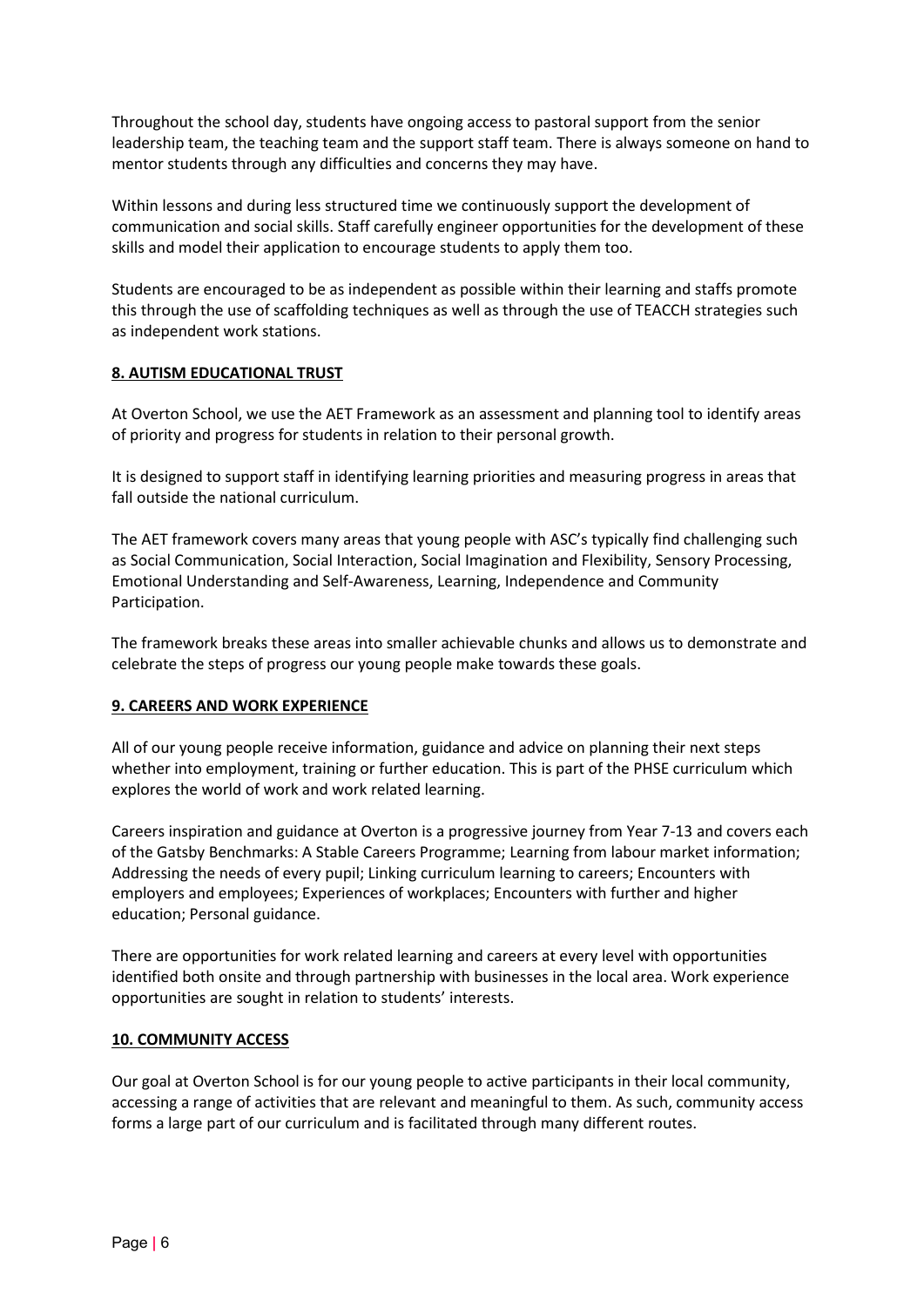Trips – Subject teachers provide opportunities for enhanced understanding of their subjects through the organisation of trips.

Life Skills – Life skills are promoted across all subjects, where students may be required to obtain resources from the local community they are encouraged to compile lists for organisation and to practise both social and money skills in order to shop for them.

Therapeutic visits – These visits are usually organised to meet the interests of the students and may involve going on a walk, visiting the park, shopping for leisure or going for a cup of coffee. On all offsite visits, students are encouraged to demonstrate independence.

# **11. TRANSITION**

Transitioning to somewhere new can be a daunting experience which for a young person with ASC's is only magnified.

We aim to facilitate successful transitions for all of our young people and in order to achieve this are mindful that each person's transition is bespoke to them.

Our transition process begins by first building trust and relationships between key staff and the young person, this may initially be outside of school through outreach sessions then increasing contact/ school visits through a measured approach.

Students are encouraged to engage in activities that they feel comfortable with in the first instance until they are comfortable enough to engage with learning.

This is an individual process, some students may transition quickly over a week or so, others may take a number of weeks or months to fully transition into school.

## **12. BEHAVIOUR SUPPORT**

We recognise that for a young person with Autism Spectrum Conditions, navigating the complexities of school life can result in anxious behaviour which can be challenging.

At Overton School, we follow the House Model of Parenting, a consistent companywide approach. As part of this approach, staff at Overton School work to provide students with a secure base, providing security and a solid foundation from which to develop working relationships.

The staff team at Overton School implement P.A.C.E. (Playfulness, Acceptance, Curiosity and Empathy) into their daily practise. We work with our young people to develop their self-awareness and atonement, to repair relationships and support them to re-attune following a period of crisis.

We provide structure so that our students know expectations, supervision in order to coach and mentor and security to help our young people feel safe.

We adopt a non-confrontational approach to provide opportunity for our young people to regulate, offering instead choice of actions and presenting logical consequences. If appropriate, the school implements rewards and sanctions. At Overton School we have a growth minds set and as such, work with our young people to identify positive steps forward and acknowledge these steps through a positive points system.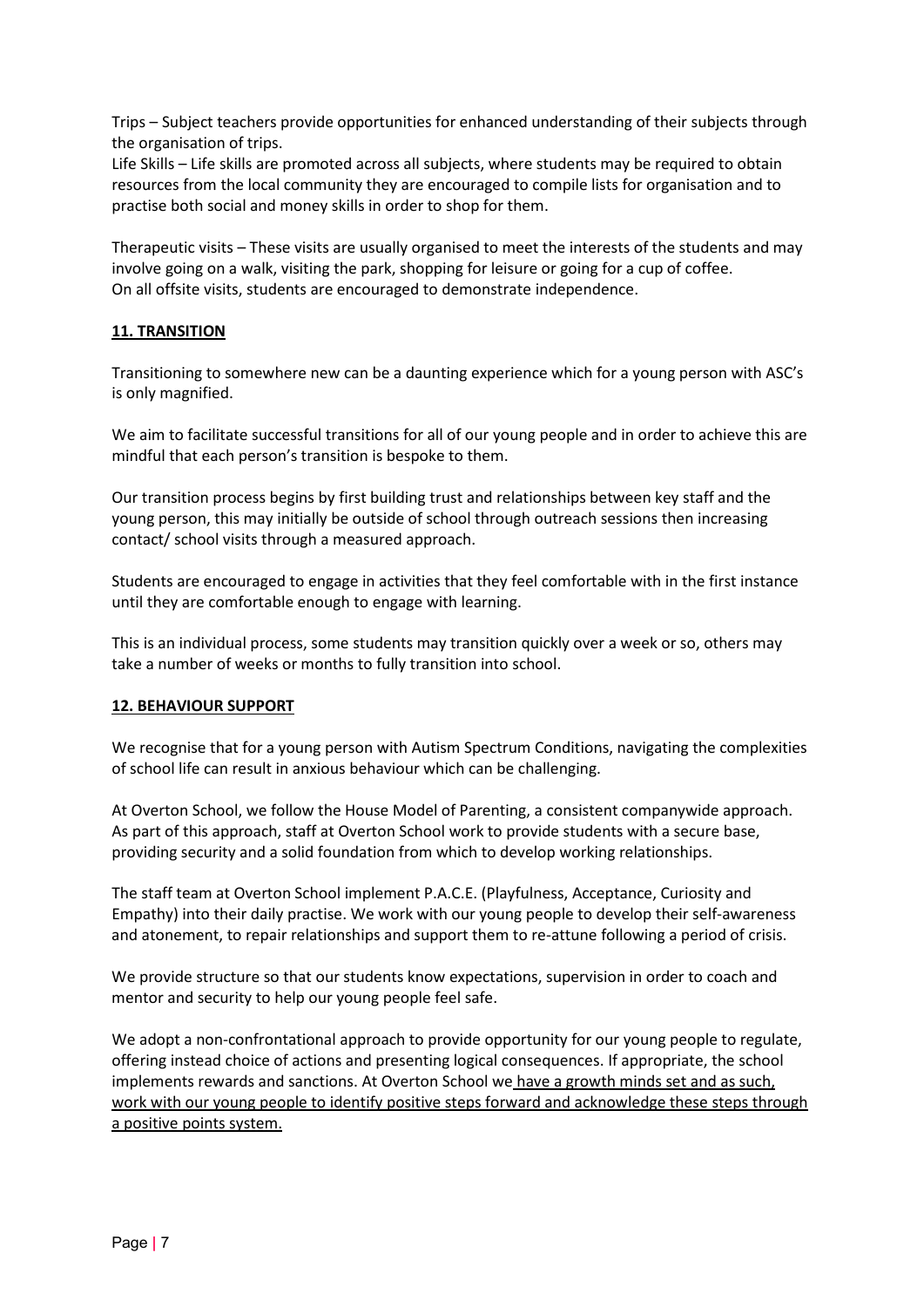# **13. THE INCREDIBLE 5 POINT SCALE**

At Overton School, the Incredible 5 Point Scale is implemented as an ever evolving strategy. The incredible 5 point scale is designed to encourage students to be reflective of previous experiences and to have ownership in contributing to future regulation strategies.



Each student has their own visual Incredible 5 Point Scale to be used as a prompt by staff to promote students to be more independent in selecting the most appropriate course of action.

## **14. PROECTING RIGHTS IN A CARING ENVIRONMENT (PRICE)**

There are occasions when our young people are unable to manage their anxieties and these present as challenging behaviour that puts the young person or others around them at risk. In these instances it may be necessary to physically intervene as a last resort in order to keep our young people and others safe.

The PRICE system incorporates a strategic framework to assess risk behaviour, and to document clear processes for managing individual students.

PRICE provides the framework of Individual Behavioural Support Plan (IBSP).The IBSP documents what action should be taken if a risky situation occurs and what measures are in place to reduce the risk of harm during their care.

## **15. MONITORING ARRANGEMENTS**

Governors monitor whether the school is complying with its teaching a "broad and balanced curriculum" which includes the required subjects, through: